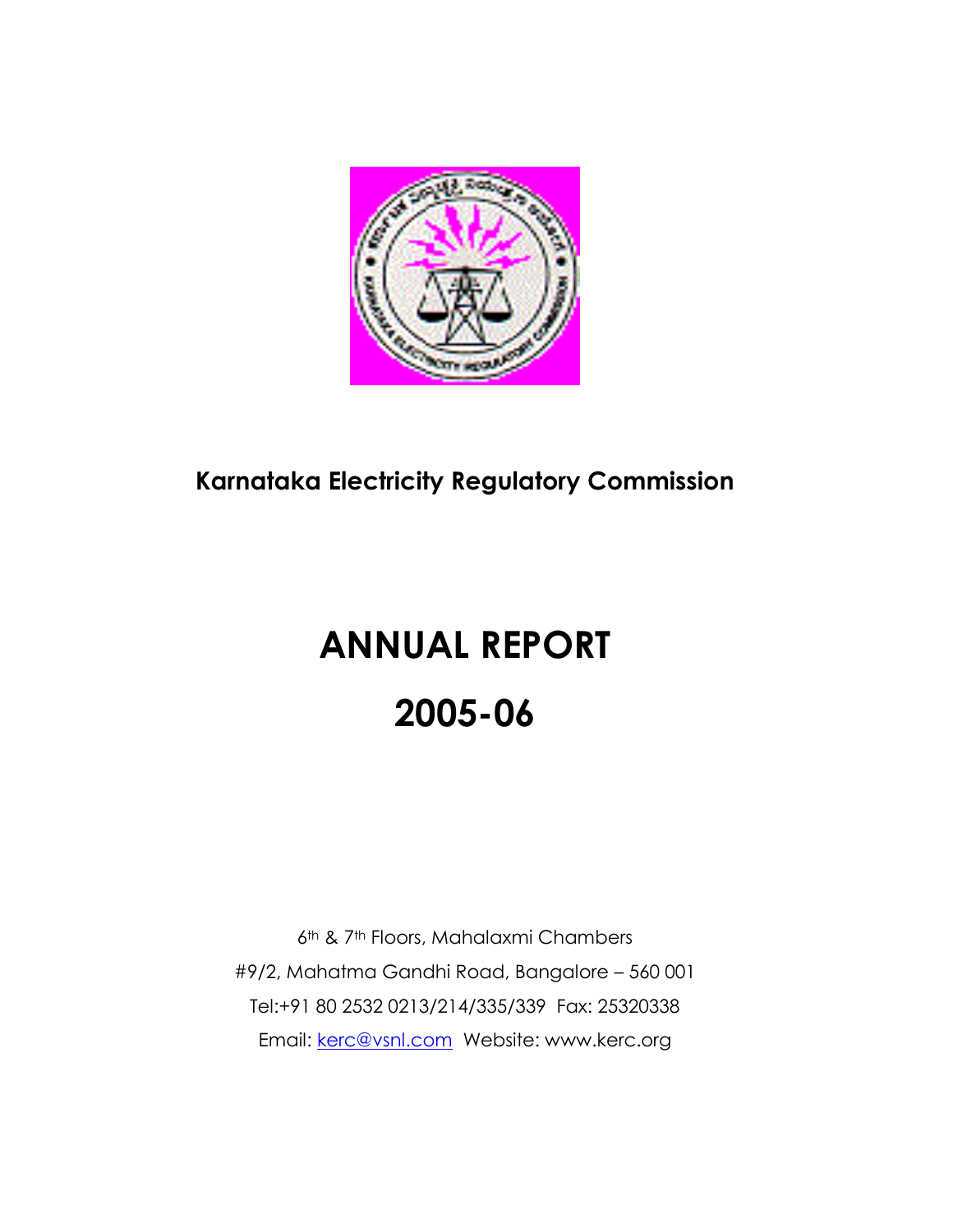| <b>CONTENTS</b> |                                                              |           |
|-----------------|--------------------------------------------------------------|-----------|
|                 | <b>Chapters</b>                                              | Page No.  |
|                 | Foreword                                                     |           |
|                 | Introduction                                                 | $1 - 2$   |
| 2               | Progress on Work Programme for FY 06                         | $3 - 16$  |
| 3               | Review of Licensees' Operations                              | $17 - 39$ |
| 4               | <b>Advisory Committee</b>                                    | $40 - 42$ |
| 5               | General Review of the Power Sector                           | $43 - 45$ |
| 6               | Activities of the office of the Consumer Advocacy<br>of KERC | $46 - 50$ |
|                 | Activities of the Ombudsman                                  | $51 - 52$ |
| 8               | Administration                                               | $53 - 56$ |
| 9               | Finance & Accounts                                           | 57        |
| 10              | Programmes for the year ahead (FY 07)                        | $58 - 61$ |
|                 | Kannada In the Commission                                    | 62        |

#### **List of Annexes**

| 1.1 | Organisational Chart of KERC                      | 63        |
|-----|---------------------------------------------------|-----------|
| 3.1 | Letter addressed to ESCOMs on distribution losses | 64        |
|     | in towns & Cities                                 |           |
| 3.2 | Letter addressed to CEA regarding Roadmap for     | 65        |
|     | reduction of T&D losses in Karnataka System       |           |
| 3.3 | List of Petitions/appeals filed during FY 06      | $66 - 68$ |
| 3.4 | List of High Court Cases pending in which KERC is | $69 - 75$ |
|     | a party                                           |           |
| 3.5 | List of Members of Advisory Committee             | $76 - 77$ |
| 3.6 | GoK Notification dated 22.04.2006 on allocation   | 78 - 88   |
|     | of PPAs to ESCOMs                                 |           |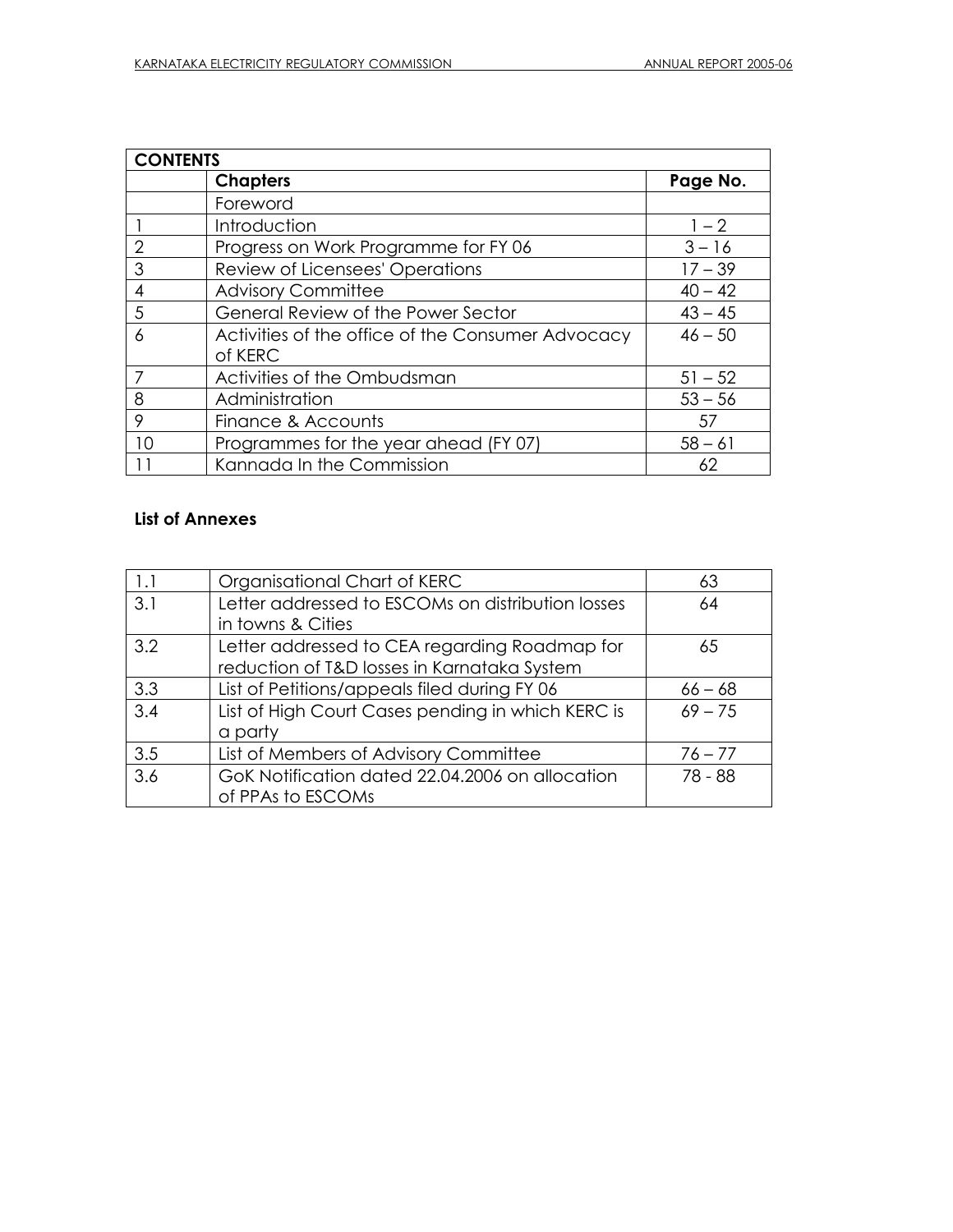#### **List of Abbreviations**

| <b>APDRP</b>  | Accelerated Power Development & Reforms Programme |
|---------------|---------------------------------------------------|
| <b>ARR</b>    | Annual Revenue Requirement                        |
| ABT           | <b>Availability Based Tariff</b>                  |
| <b>ALDC</b>   | Area Load Despatch Centre                         |
| AMR           | <b>Automatic Meter Reading</b>                    |
| <b>ATP</b>    | Any Time Payment                                  |
| <b>BESCOM</b> | <b>Bangalore Electricity Supply Company</b>       |
| <b>BMAZ</b>   | Bangalore Metropolitan Area Zone                  |
| <b>BRP</b>    | <b>Balance Sheet Restructuring Plan</b>           |
| <b>BST</b>    | <b>Bulk Supply Tariff</b>                         |
| <b>BTPS</b>   | <b>Bellary Thermal Power Station</b>              |
| CAGR          | Compounded Annual Growth Rate                     |
| <b>CEA</b>    | Central Electricity Authority                     |
| CERC          | <b>Central Electricity Regulatory Commission</b>  |
| <b>CESC</b>   | Chamundeshwari Electricity Supply Corporation     |
| <b>CET</b>    | <b>Central Electricity trader</b>                 |
| <b>CGRF</b>   | Consumer Grievances Redressal Forum               |
| CoS           | Cost of Supply                                    |
| <b>CPRI</b>   | Central Power Research Institute                  |
| <b>CPP</b>    | Captive Power Plant                               |
| CGS           | <b>Central Generating Station</b>                 |
| DC            | <b>Direct Connection</b>                          |
| DCB           | Demand, Collection and Balance                    |
| <b>DM</b>     | Distribution Margin                               |
| <b>DPR</b>    | <b>Detailed Project Report</b>                    |
| <b>DTC</b>    | Distribution Transformer Centre                   |
| EA2003        | Electricity Act 2003                              |
| <b>ECON</b>   | <b>Electricity Consumer Network</b>               |
| <b>ERC</b>    | <b>Expected Revenue from Charges</b>              |
| ES&D          | Electricity Supply & Distribution Code            |
| Code          |                                                   |
| <b>ESCOM</b>  | <b>Electricity Supply Company</b>                 |
| FC            | <b>Fixed Charges</b>                              |
| <b>FDP</b>    | Financial & Distribution Privatization            |
| <b>FY</b>     | Financial year                                    |
| <b>GESCOM</b> | Gulbarga Electricity supply Company               |
| GIS           | Geographical Information System                   |
| GO            | Government Order                                  |
| Gol           | Government of India                               |
| GoK           | Government of Karnataka                           |
| <b>HESCOM</b> | Hubli Electricity Supply Company                  |
| <b>HR</b>     | Human Resource                                    |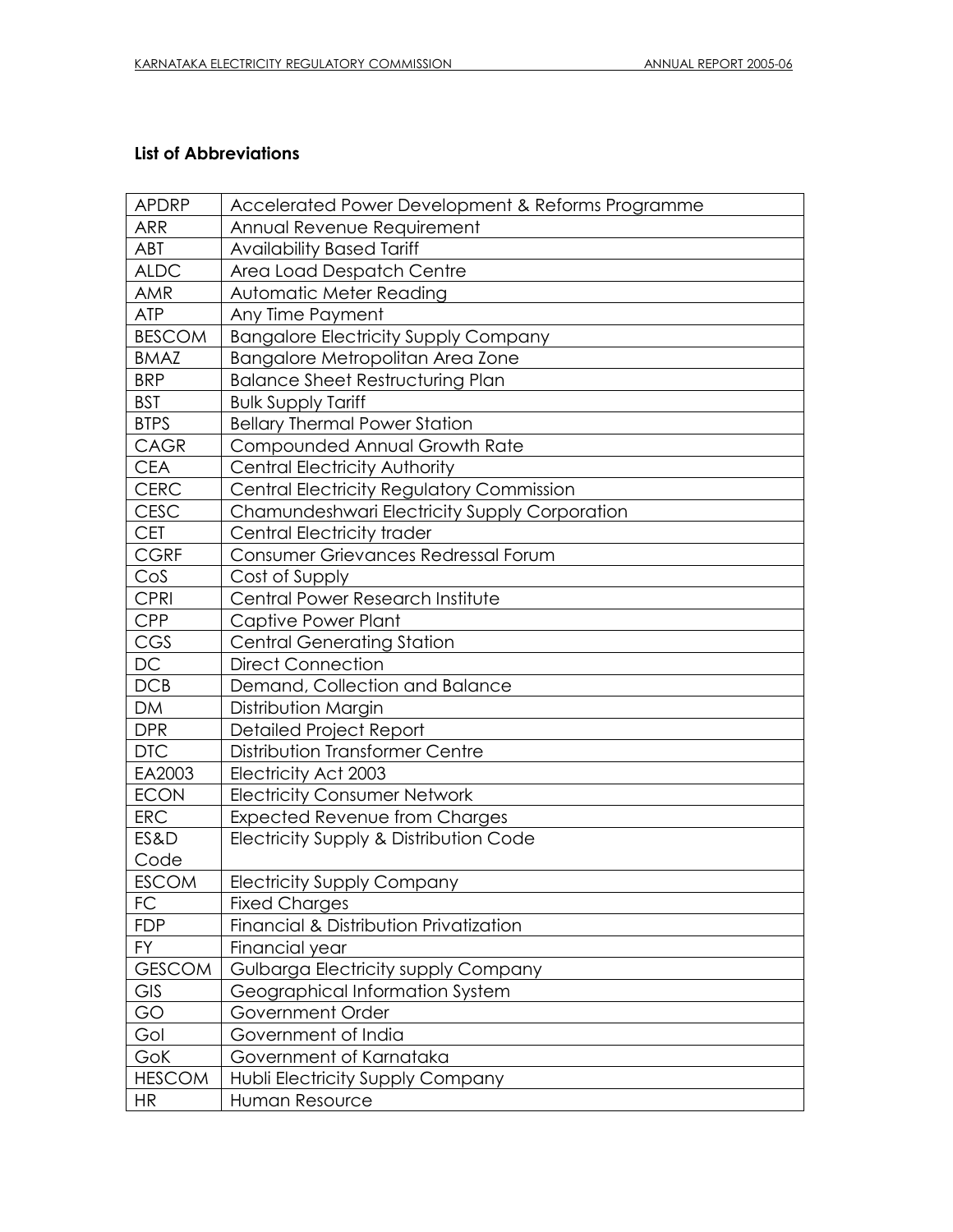| HT            | <b>High Tension</b>                                      |
|---------------|----------------------------------------------------------|
| <b>HVDS</b>   | High Voltage Distribution System                         |
| IP sets       | Irrigation pump sets                                     |
| <b>IVRS</b>   | Interactive Voice Response                               |
| <b>ISP</b>    | Institutional Strengthening and Power Market Development |
| <b>IWPA</b>   | Indian Wind Power Association                            |
| <b>KERA</b>   | Karnataka Electricity Reforms Act                        |
| <b>KERC</b>   | Karnataka Electricity Regulatory Commission              |
| <b>KPTCL</b>  | Karnataka Power Transmission Corporation Ltd.            |
| <b>KPCL</b>   | Karnataka Power Corporation Limited                      |
| <b>KWh</b>    | Kilo Watt hour                                           |
| LT.           | Low Tension                                              |
| <b>MESCOM</b> | Mangalore Electricity Supply Company                     |
| <b>MIS</b>    | Management Information System                            |
| <b>MMD</b>    | Monthly Minimum Deposit                                  |
| <b>MNES</b>   | Ministry of Non-conventional Energy Sources              |
| <b>MNR</b>    | Meter Not Recording                                      |
| <b>MoP</b>    | Ministry of Power                                        |
| MU            | Million Units                                            |
| <b>MW</b>     | Mega watt                                                |
| <b>MYT</b>    | Multi Year Tariff                                        |
| <b>NCE</b>    | Non Conventional Energy                                  |
| <b>NEP</b>    | <b>National Electricity Policy</b>                       |
| <b>OCA</b>    | Office of Consumer Advocacy                              |
| OYT           | Own Your Transformer                                     |
| <b>PGCIL</b>  | Power Grid Corporation of India                          |
| <b>PPA</b>    | Power Purchase Agreement                                 |
| <b>PRDCL</b>  | Power Research Development Consultants Ltd               |
| <b>PWC</b>    | Price Waterhouse & Coopers                               |
| <b>RLDC</b>   | <b>Regional Load Despatch Centre</b>                     |
| <b>RTPS</b>   | <b>Raichur Thermal Power Station</b>                     |
| <b>TBPCL</b>  | Tanir Bhavi Power Company Ltd                            |
| T&D           | Transmission & Distribution                              |
| <b>TERI</b>   | The Energy and Resources Institute                       |
| <b>VVNL</b>   | Visvesvaraya Vidyuth Nigama Ltd.                         |